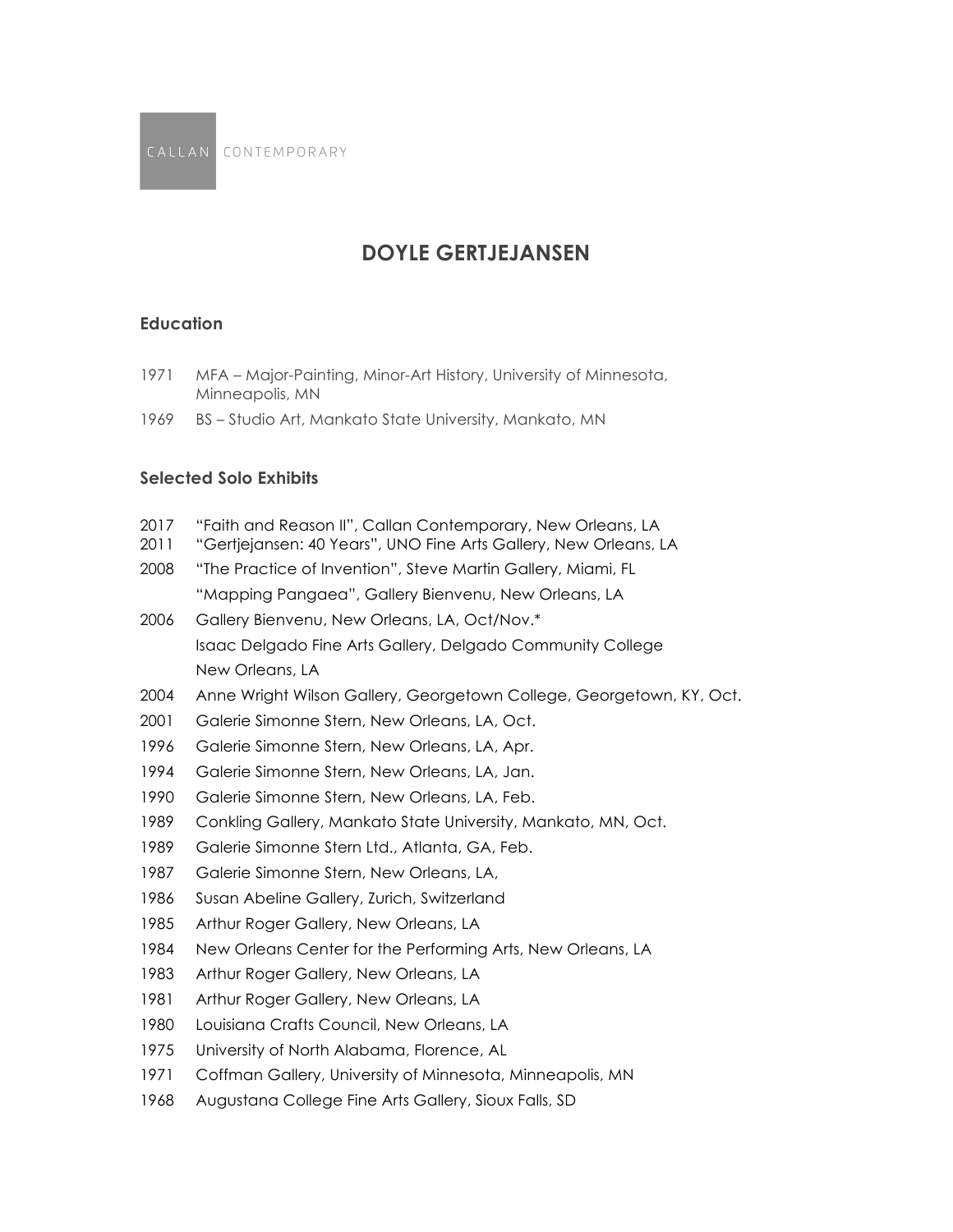### **Selected Grants and Awards**

- 2012 "NOLA NOW: Abstraction in Louisiana", New Orleans Contemporary Arts Center, May.
- 2010 "4th Annual Louisiana Showcase", Southeastern Louisiana State University, Hammond, LA, July 2010 – July 2011. "Aesthetics x 2", Huscha Studios, Minneapolic, MN, Dec. "Do What I mean, Not What I say", UNOI St. Claude Gallery, New Orleans, LA 2009 "All City University Faculty Exhibition", St. Claude Collective Universal Furniture Alternative Site, New Orleans, LA, Dec. 09.

"Two Eyes, a Nose, and a Mouth", UNO St. Claude Gallery, New Orleans, LA, Nov. 09.

"Payoff" – UNO St. Claude Gallery, New Orleans, LA, Nov. 08 – Jan 09.

"St. Claude Collective", New Orleans Prospect 1 Satellite Exhibition; Universal Furniture Alternative Site, Nov. 08 – Jan. 09.

"Ogden Past, Present, and Future", Odgen Museum of Southern Art, New Orleans, Jan-Aug.

2008 "Red Dot Art Fair – New York", represented by Gallery Bienvenu, New Orleans; Mar.

"Red Dot Art Fair - Miami" (in conjunction with Art Basel, Miami), represented by Gallery Bienvenu, New Orleans; Miami, FL, Dec.

2007 "Modern Physics and the Mysteries of Reality"; Shaw Center, Alfred C. Glassell Jr. Exhibition Gallery, Baton Rouge, La. Nov/Dec.\* "Katrina Kaleidoscope", Lord and Taylor Special Events Gallery, NY, NY. Sept/Oct.

"New Orleans: The Best of the Best", Steve Martin Gallery, Miami, FL, Dec. "Red Dot Art Fair - Miami" (in conjunction with Art Basel, Miami), represented by Gallery Bienvenu, New Orleans; Miami, FL, Dec. "UNO Fine Arts Faculty Exhibition 2007", UNO Fine Arts Gallery, New Orleans, LA, Oct.

2006 "Made in New Orleans; A Survey of Contemporary Art from the Crescent City", Traveling Exhibition; Space 301, Mobile, AL, Nov

- (2005) Jan (2006); Contemporary Arts Center, New Orleans, LA, Feb-April; Art Space, Shreveport, LA, April–June; Bradbury Gallery, Arkansas State University, Jonosboro, AR, Aug-Oct.
- 2005 "Mixed Media 2005", Slidell Cultural Arts Center Gallery, Slidell, LA, Jan/Feb. "Displaced Artists Invitational", Baton Rouge Gallery, Nov-Dec. "Welcome Back; CAC Limited Editions: 1980-1995", New Orleans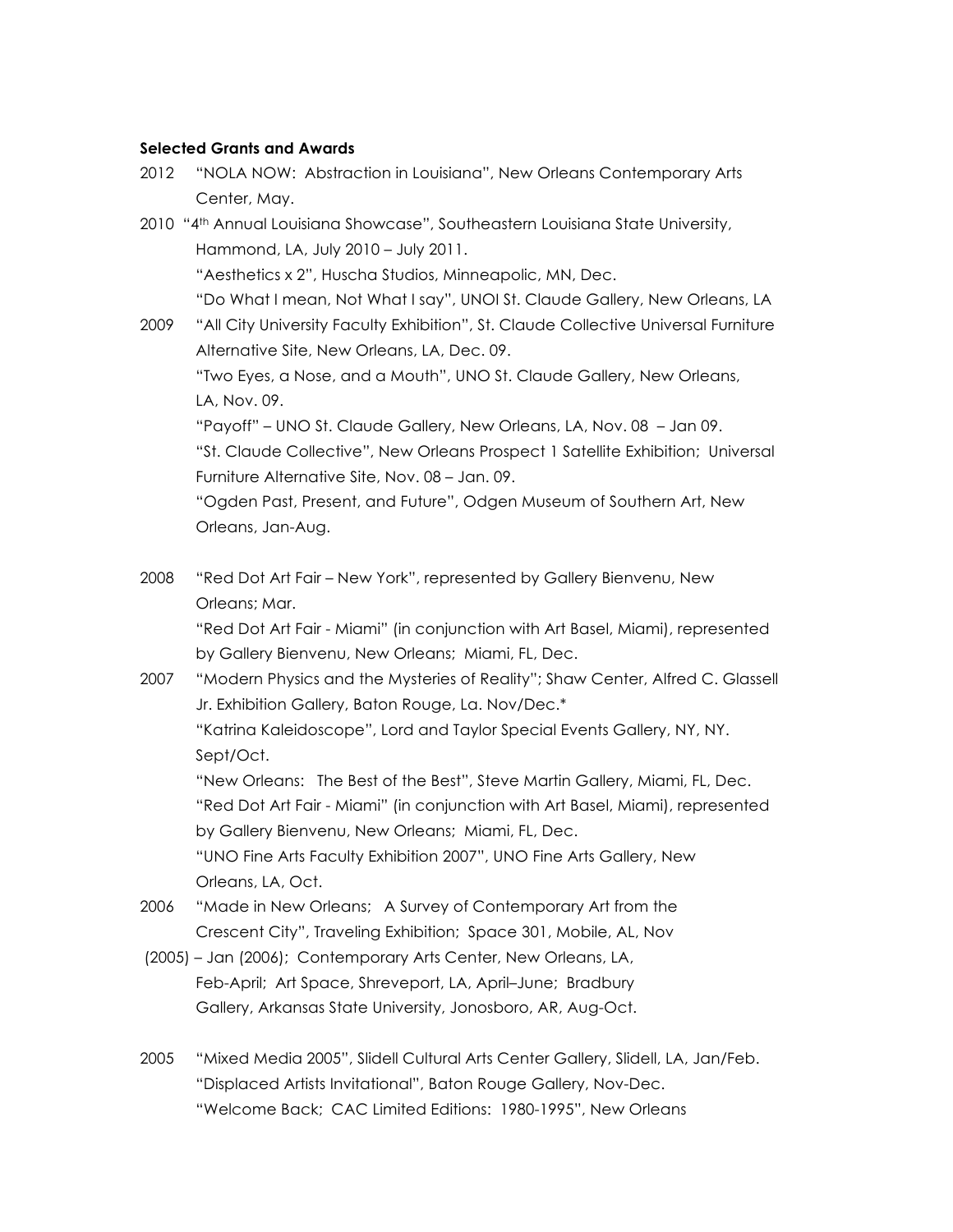Contemporary Arts Center, New Orleans, LA, Jan.

- 2004 "Louisiana Artists 2004", LSU Union Art Gallery, Baton Rouge, LA, Sept-Oct. "Hot Off the Press", Arthur Roger Gallery Project, Renaissance Arts Hotel, New Orleans, La., July.
- 2002 "Post Suburbia The New Utopia", The Pickery, New Orleans, LA, Jan-Mar "Essential Oppositions", The Carroll Gallery, Tulane University, New Orleans, Feb.

"Past/Present" – FA Faculty Exhibition, Fine Arts Gallery, University of New Orleans, New Orleans, LA, Sep/Oct.

- 2001 "Irene Rosenzweig 2001 Biennial Exhibition", The Arts and Science Center, Pine Bluff, AK, May-Jun.
- 2000 "Reigning the Mannerisms" featured in MTV's "The Real World", 9<sup>th</sup> season television broadcasting schedule.
- 1999 "Group Print Exhibition in Conjunction with the Gunma Print Artists Association Annual Exhibition", Maebashi Citizen's Cultural Hal, Maebashi City, Japan, July.
	- "Self Portraits", Group Exhibition, Galerie Simonne Stern, New Orleans, LA, July.
- 1998 "Guns in the Hands of Artists", District of Columbia Arts Center, Washington, D.C., Apr-May.
- 1997 "Influx", five-person Exhibition, University of West Florida Fine Arts Gallery, Pensacola, FL, Oct-Nov.
	- "S Fellowship Winners", Southeastern Center for Contemporary Art, Winston-Salem, NC, Feb-Apr.\*
- 1996 "The Louisiana Story", Delphina Studio Trust, London, England, Nov\* "Guns in the Hands of Artists", Positive Space Gallery, New Orleans, LA, Sep.
- 1995 "The Louisiana Open", New Orleans Contemporary Arts Center, New Orleans, LA, Oct-Nov.
	- "Drawing 6", Six person exhibition, Fine Arts Gallery, University of New Orleans, New Orleans, LA, Oct-Nov.
	- "Gallery Artists", Galerie Simonne Stern, New Orleans, LA, Jun.
- 1994 "Gallery Artists", Galerie Simonne Stern, New Orleans, LA, Aug.
- 1993 "Inaugural Exhibition, New Orleans Museum of Art Expansion", New Orleans Museum of Art, New Orleans, LA. Aug-Dec.
	- "Gallery Artists", Galerie Simonne Stern, New Orleans, LA, Jul-Aug.
- 1992 "Mostly Big Seven Abstract Artists", New Orleans Contemporary Arts Center, New Orleans, LA, Feb-May.
	- "Aspsrodites, Dunbar, Gertjejansen, Pijuan", Galerie Simonne Stern, New Orleans, LA, Mar.
	- "Under Glass and In the Round", Galerie Simonne Stern, New Orleans, LA,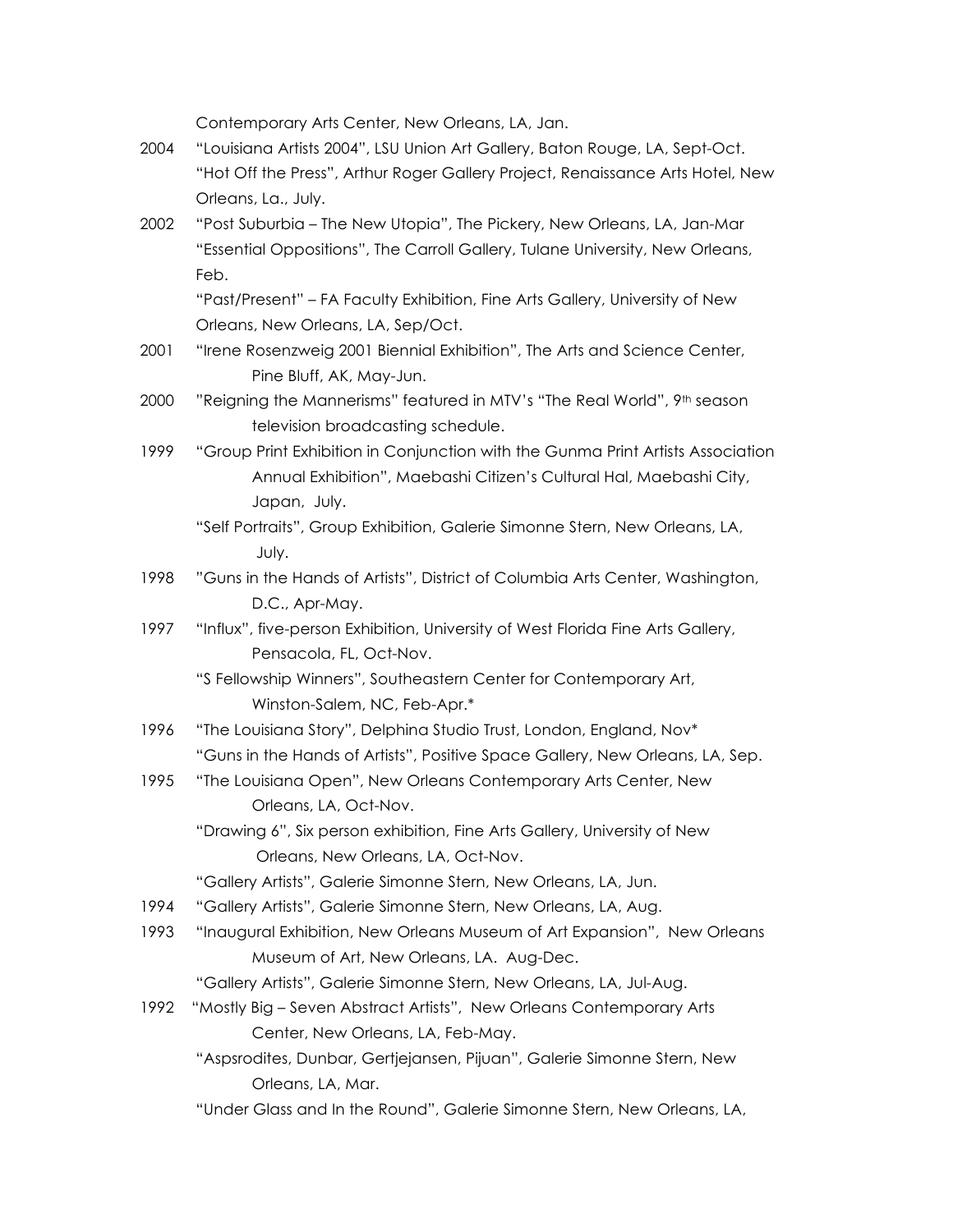Jul-Aug.

- "The Red Clay Survey, Third Biennial Exhibition of Contemporary Southern Art", Huntsville Museum of Art, Huntsville, AL, Sep-Oct.
- "Louisiana Contemporaries, Selections From the ARCO Collection", University Art Museum, University of Southwestern Louisiana, Lafayette, LA, Aug- $Oct.*$
- 1991 "The Infinite Variety of Abstraction", New Visions Gallery, Ithica, NY, Feb-Mar.
- 1990 "Major Works- Nine Gallery Artists", Galerie Simonne Stern, New Orleans, LA, Oct.

"Major Works on Paper", Galerie Simonne Stern, New Orleans, LA, Jul-Aug.

- "Art of the Seventies and Eighties, Works from the Permanent Collection", New Orleans Museum of Art, New Orleans, LA, Aug-Nov.
- "Louisiana in Black Light", Newcomb Art Gallery, Tulane University, New Orleans, LA, Feb; Traveled to: LSU Union Art Gallery, Louisiana State University, Baton Rouge, LA, Jun-Jul.
- 1989 "Stern Gallery Artists", Galerie Simonne Stern, New Orleans, LA, Sept. "Art for Arts Sake", New Orleans Contemporary Arts Center, New Orleans, LA, Oct.

"What's Hot At Gillman-Stein", Gillman-Stein Gallery, Tampa, FL, Jul.

- 1988 "Art LA '88, The Third International Contemporary Art Fair", Los Angeles Convention Center, Los Angeles, CA, Dec.
	- "Eighteenth Annual Works on Paper", Southwest Texas State University, San Marcos, TX, Oct-Nov.
	- "The Red Clay Survey, Biennial Exhibition of Southern Art", Huntsville Museum of Art, Huntsville, AL, Oct-Nov.\*
	- "New Orleans Art Now", New Visions Gallery, Ithica, NY, Sep.
	- "Abstraction: Five Views", 'Southeastern Center for Contemporary Art, Winston-Salem, NC, Aug-Oct.
	- "Four From New Orleans", Edith Baker Gallery, Dallas, TX, Mar.
	- "Art of New Orleans", Barbara Gillman Gallery, Miami, FL, Feb: Traveled to Gillman-Stein Gallery, Tampa, FL, Apr.
	- "Grand Opening Exhibition", Galerie Simonne Stern LTD, Atlanta, GA, Mar.
	- "UNO Fine Arts Faculty", Louisiana Tech University Fine Arts Gallery, Ruston, LA, Mar.

"The Tampa Triennial", Tampa Museum of Art, Tampa, FL, "Feb.

- 1987 "Southern Abstraction", City Gallery of Contemporary Art, Raleigh, NC, Oct; Traveled to New Orleans Contemporary Arts Center, New Orleans, LA, Sept.
	- "A Summer Show", Galerie Simonne Stern, New Orleans, LA Jul-Aug.
	- "Monotypes Gertjejansen, Johnson, Scott, and Warrens", Galerie Simonne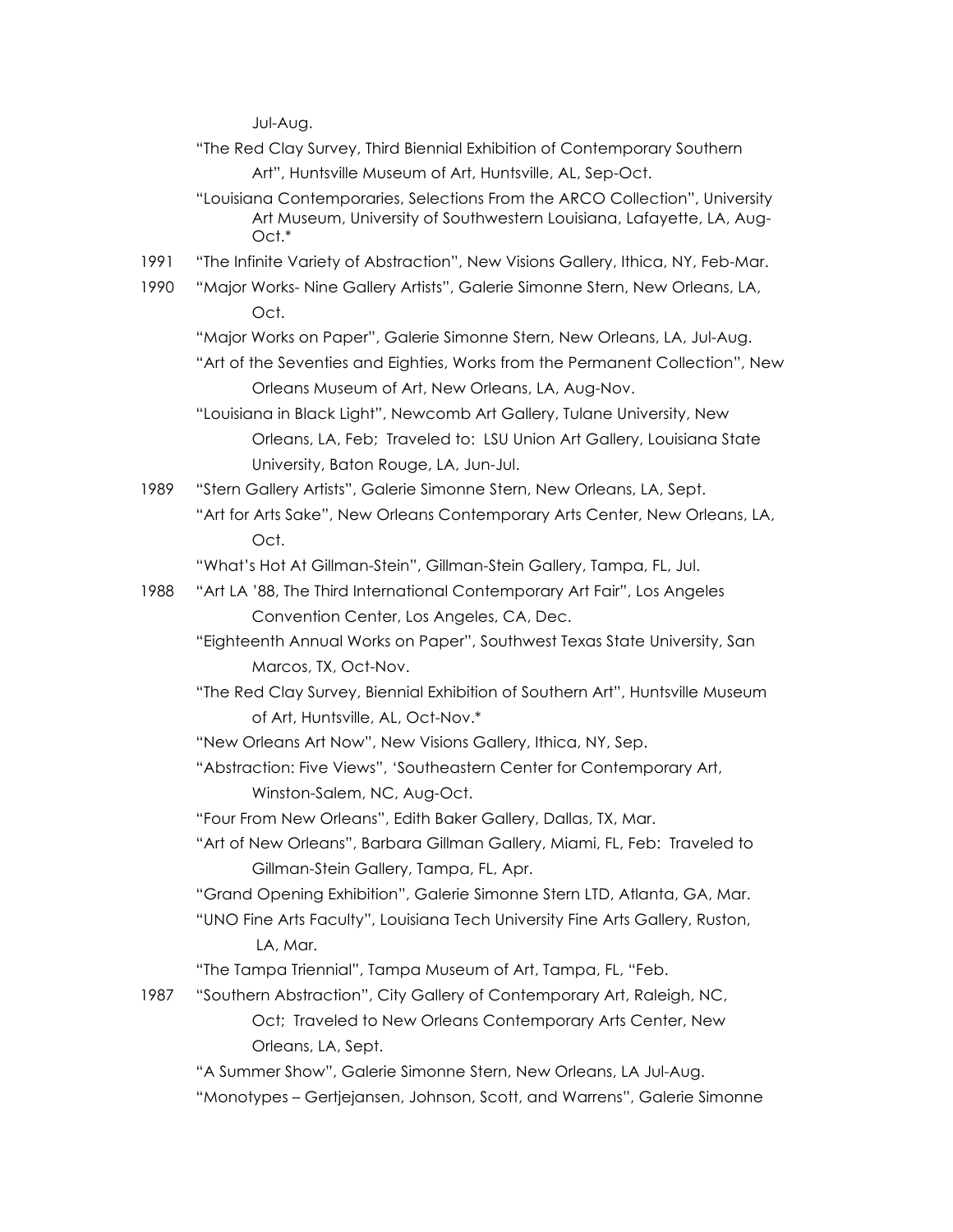Stern, New Orleans, LA, Oct.

"Art for Art's Sake", New Orleans Center for Contemporary Art, New Orleans, LA, Sep.

1986 "Major Mini Works, Art for Art's Sake", New Orleans Contemporary Arts Center, New Orleans, LA

"New Arrivals at the New Gallery", The New Gallery, Houston, TX

- 1985 "The Fertile Crescent", Traveling Exhibition Organized by the New Orleans Contemporary Arts Center, Traveled throughout the Southeast.
	- "The Exhibition-Arthur Roger Gallery Artists", 112 Greene Street Space, New York, NY,\*

"New Discoveries", Four Person Exhibition, New Gallery, Houston, TX

"Louisiana Competition 85", Louisiana Arts and Science Center, Baton Rouge, LA

"Louisiana Now", New Orleans Center for Contemporary Art, New Orleans, LA

1985-82 Group Exhibitions of Gallery Artists, Arthur Roger Gallery, New Orleans, LA

1984 "The Third Coast", Mid Town Art Center, Houston, TX

"27<sup>th</sup> Annual Delta Art Exhibition", Arkansas Art Center, Little Rock, AK\* "Art Works 84", 1984 Louisiana World Exposition Arts Pavilion, New Orleans, LA\*

"Contemporary Louisiana Art", New Orleans Museum of Art, New Orleans, LA "The Art of New Orleans", Southeastern Center for Contemporary Art, Winston-Salem, NC\*

- 1983 "Louisiana Water Color Society 13th Annual International Exhibition", #2 Canal Place, New Orleans, LA
	- "Art for Art's Sake", New Orleans Contemporary Arts Center, New Orleans, LA "New Orleans Art-Arthur Roger Gallery Artists", University of West Florida Fine Arts Gallery, Pensacola, FL

"University of New Orleans Fine Arts Faculty", LSU Union Art Gallery, Louisiana State University, Baton Rouge, LA

- 1982 "Arkansas Art Center 15<sup>th</sup> Annual Prints, Drawings, and Sculpture Exhibition", Arkansas Art Center, Little Rock, AK\*
	- "American Drawings IV", Portsmouth Community Arts Center, Portsmouth, VA\*
- 1981 "Water Color Southeast", Florida Gulf Coast Arts Center, Gainesville, FL\* "Arkansas Art Center 14<sup>th</sup> Annual Print, Drawing and Sculpture Exhibition" Arkansas Art Center, Little Rock, AK\*

"Art Annual Two for Painting and Sculpture", Oklahoma Arts Center, Oklahoma City, OK\*

1977 "UNO Fine Arts Factuly", 2+2 Gallery, Gretna, LA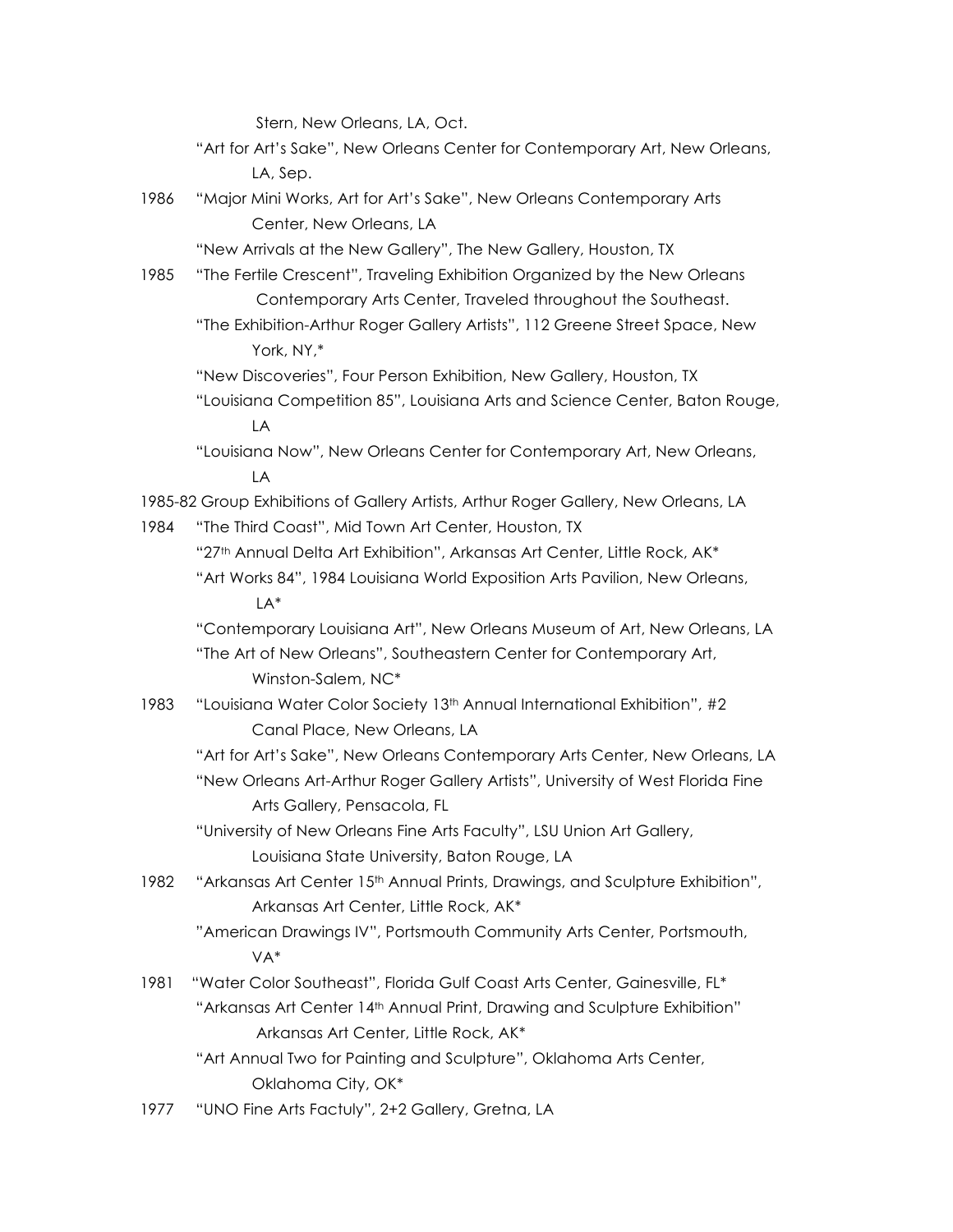- 1976-72 Group Exhibition of Gallery Artists, Galerie Simonne Stern, New Orleans, LA
- 1974 "Louisiana Artists", LSU Union Art Gallery, Louisiana State University, Baton Rouge, LA
	- "New Orleans Artists", Mauser Museum of Art, Monroe, LA
- 1972 "Askman, Brasque, Gertjejansen, Richard", Galerie Simonne Stern, New Orleans, LA
- 1971-70 Group Exhibitions of Gallery Artists, Gallery 118, Minneapolis, MN Published Catalog\*

#### **Selected Bibliography**

2009 Bookhardt, D. Eric, "Mapping Pangea: Paintings and Sculpture by Doyle Gertjejansen", Gambit Weekly, New Orleans, LA., Dec. 22, 2008. MacCash, Douglas, "Judging Julia", The Times Picayune, Lagniappe, Friday, Dec 12, 2008, p. 14.

MacCash, Douglas, "Best Bets on Julia Street", The Times Picayune, Lagniappe, Friday, Dec 5., 2008, p 15.

- 2007 Calas, Terrington, "Securing Abstraction", The New Orleans Art Review, New Orleans, LA., Vol. XXIV (06-07) NOS.1-2, Oct-Jan 2006-07, pp. 6-8.
- 2006 Bookhardt, D. Eric, "New Whirled Order", Gambit Weekly, New Orleans, LA., Oct. 24, 2006; p. 47.

MacCash, Douglas, "Luck of the Draw", The Times Picayune, Lagniappe, Friday, Sept. 8, 2006, p 16.

- 2002 Bookhardt, Eric, "Review Southeast-New Orleans", Art Papers, Atlanta, GA, Mar/Apr, 2002, p. 40.
- 2001 MacCash, Douglas, "The Silly and the Sublime The Best of the Year in the Visual Arts', The Times Picayune, Lagniappe, New Orleans, LA, Dec. 28, 2001, p. 16.
	- Calas, Terrington, "Paradoxes", The New Orleans Art Review, New Orleans, LA., Vol. XIX (o1-02), NO 2., Nov-Dec 2001, pp. 4-7.
	- Bookhardt, Eric, "Different Environments", Gambit Weekly, New Orleans, LA., Oct 30, 2001, p. 93.
	- Bookhardt, Eric, "Hot Seven", Gambit Weekly, New Orleans, LA., Oct 16, 2001, p. 36.
	- MacCash, Douglas, "Abstract Reasoning", The Times Picayune, Lagniappe, New Orleans, LA., Oct 5, 201, pp 28-29.
- 1999 MacCash, Douglas, "Putting the Artist in the Picture: Self Portraits Show Artist From Their Own Perspectives", The Times Picayune, Lagniappe, New Orleans, LA, Jul 23, 1999, pp 14-15.
- 1996 Callas, Terrington, "Janus Subtext", The New Orleans Art Review, New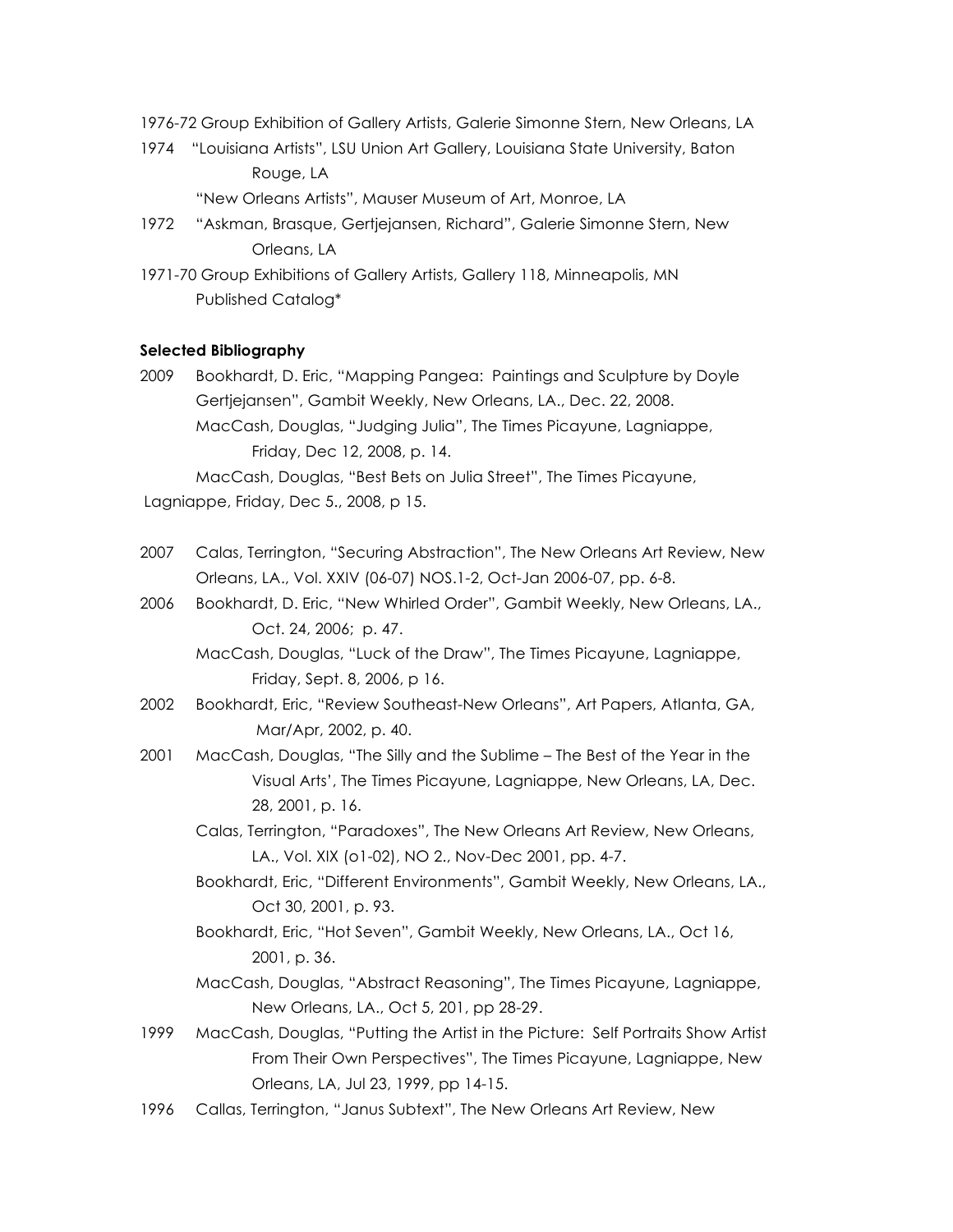Orleans, LA., Vol. XIV (95-96), NO. 5, May/June, 1996, pp. 22-23.

Waddington, Chris, "Gallery Shows Target the Art of Abstraction", The Times Picayune, Lagniappe, New Orleans, LA., Apr. 12, 1996, pp. 22-23.

McCash, Douglas, "A Professor Longhair Monument; Doyle Gertjejansen and Lynn Emery", Offbeat Magazine, New Orleans, La., May, 1996, pp. 28-29.

Waddington, Chris, "April Comes Early for Local Galleries", Times Picayune, Lagniappe, New Orleans, LA, Mar. 29, 1996, pp 16-17.

1995 Waddington, Chris, "It Was a Bountiful Year for Visual Arts in New Orleans", The Times Picayune, Lagniappe, New Orleans, La., Dec. 29, 1995. Waddington, Chris, "2 Shows Tap the Power of a Resilient Art Form", The Times Picayune, Lagniappe, New Orleans, LA, Oct. 20, 1995.

Waddington, Chris, "State of the Art: Juried Show of LA Artists at the CAC", The Times Picayune, Lagniappe, New Orleans, La., Oct. 5, 1995.

1994 Waddington, Chris, "Delicate vs. Frenetic: 2 Sides of Same Artist", The Times Picayune, Lagniappe, New Orleans, La., Jan. 14, 1994.

McLellan, Marian, "A Comparison of Sounds", The New Orleans Art Review, New Orleans, La., Vol. XII (93-94), No. 3., pp. 26-29.

1992 Bookhardt, Eric D., "CAC Exhibit Offers Some Big Ideas From Abstract Art", The Times Picayune, Lagniappe, New Orleans, La., Mar. 15, 1992, p. 21.

Calas, Terrington, "A Dauntless Will", Gambit, New Orleans, La., Mar. 1992, p. 17.

Calas, Terrington, "Big Dreams", New Orleans Art Review, New Orleans, La., Vol. X (91-92), No. 4, Mar/Apr. 1992, pp., 18-22.

1990 Bookhardt, Eric D., "Doyle Gertjejansen, Paintings", Art Papers, Atlanta, GA., Volume 14, Number 3, May/Jun., pp. 57-58.

Bachmann, Stephen R., "Phenomenology of Reason and Spirit", New Orleans Art Review, New Orleans, La., Vol. VIII, Mar/Apr., 1990, pp. 8-9.

Green, Roger, "Frenzied Sample of Postmodernism at Simms [Stern] (sic.)", The Times Picayune, Lagniappe, New Orleans, La., Feb. 19, 1990, pl 17.

1988 Calas, Terrington, "Gertjejansen", The New Orleans Art Review, New Orleans, La., Vol. VI (87-88), No. 2., Jan/Feb., 1988, pp. 4-6.

Govern, Paul, "Driven to Abstraction", Triad Style, Greensboro, NC, Aug. 17, 1988, p. 21.

Kutner, Janet, "Edith Baker Gallery Features Monotype Printmakers' Work", The Dallas Morning News, Dallas, TX, Apr. 4, 1988.

Patterson, Tom, "Two Artist's Works Stand Out in SECCA 'Abstractions' Show", Winston-Salem Journal, Winston-Salem, NC, Sun., Aug. 21, 1988, p. H4.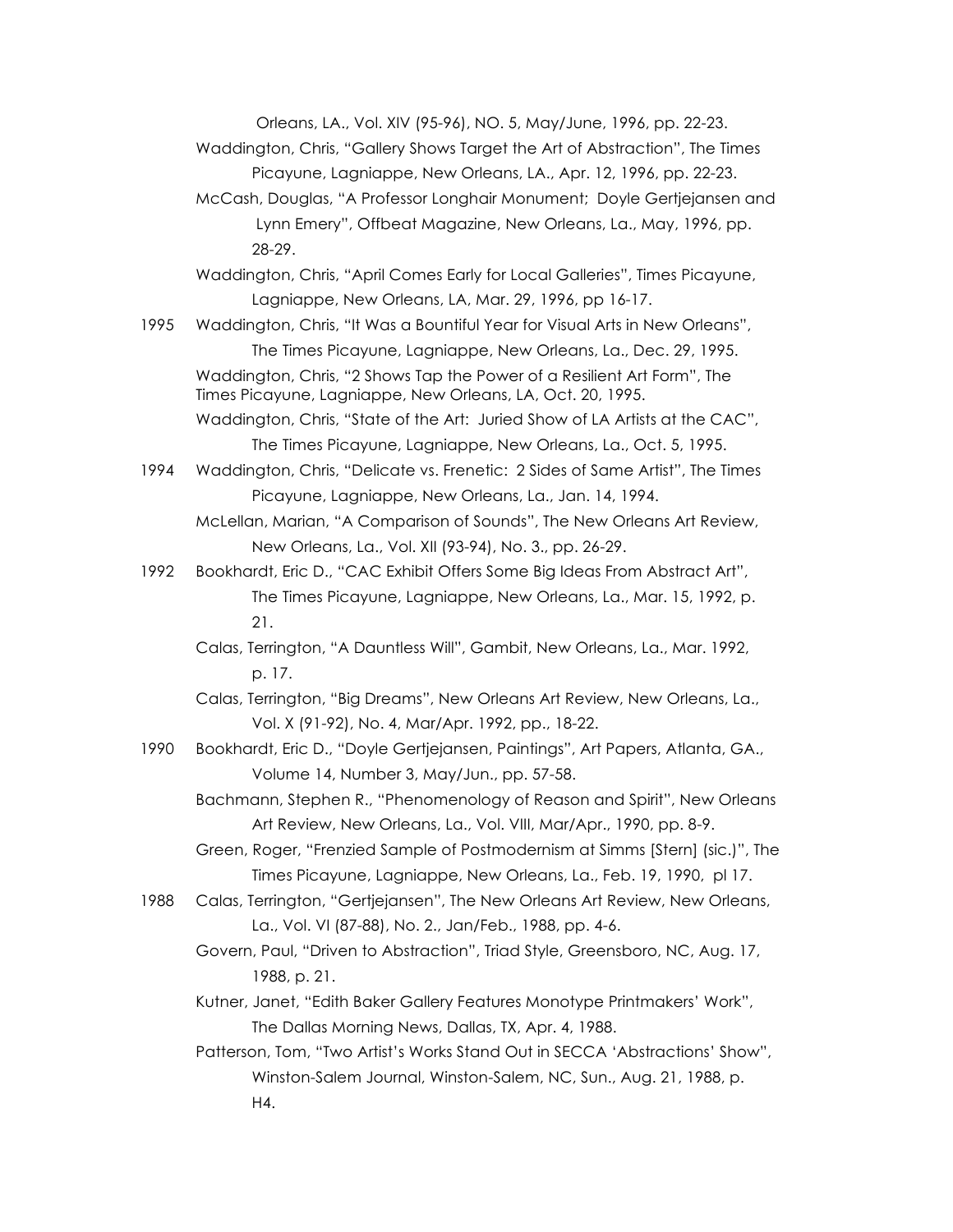Patterson, Tom, "A look at Four Current SECCA Shows", The Arts Journal, Ashville, NC, Sept. 1988, pp. 18-20.

- 1987 Green, Roger, "Doyle Gertjejansen, Recent Paintings", The Times-Picayune, Lagniappe, World of Art, New Orleans, LA, Nov. 20, 1987.
	- Jordan, George E., "Monotypes at Stern", The New Orleans Art Review, New Orleans, LA, Vol. VI (87-88), No. 1, Sept/Oct., 1987, p. 29.
- 1985 Vetrocq, Marcia, "New Orleans Artists", Arts Magazine, Vol. 69, Sep. 85, p. 6.
	- Calas, Terrington, "Requisite Abstraction", The New Orleans Art Review, New Orleans, LA, Volume IV, No. 2, May/Jun., 1985, pp. 10-13.
	- Glade, Luba, "Intellectual Exercise", Gambit, New Orleans, LA, Apr. 27, 1985, p. 4.

Green, Roger, "Gertjejansen: Paintings", The Times Picayune, Lagniappe, World of Art, New Orleans, LA, Apr. 19, 1985, p. 14.

- Murphey, Jay, "Louisiana: Fertile Art, Imagination", Tallahassee Democrat, Tallahassee, FL, Fri., June 28, 1985.
- 1984 Triplette, Laurie, "All That Jazz, Art of New Orleans Captures Life of the City", Spectator, Winston-Salem, NC, June 7, 1984, p. 16.
- 1983 Greene, Roger, "Doyle Gertjejansen, Paintings at Arthur Roger Gallery", The Times Picayune, New Orleans, LA, Sun., June 5, 1983, Section 3, p. 6.

Greene, Roger, "An Artist Applauds Chaos", The Times Picayune, New Orleans, LA, Sun., Aug. 21, 1983, Section 3, p. 2.

1977 Barlett, Larry, "In the Tchefuncte Manner, Campfire-Cured Pottery", Dixie, Times-Picayune, New Orleans, LA, Sunday, February 27, 1977, pp. 8- 12.

#### **Selected Collections**

American Red Cross; Charlotte, NC

Adams and Reese; New Orleans, LA

Arizona State University Graphics Collection; Tempe, AZ

Arkansas Art Center; Little Rock, AK

Atlantic Richfield Corporation; Los Angeles, CA

Charles Bienvenu, New Orleans, LA

Cara Young and Associates; Chicago, IL

City of New Orleans, Public Art Collection; New Orleans, LA

Contemporary Arts Center, New Orleans; LA

- Cooley Godward Kronish, Boston, MA
- Corporate Realty; New Orleans, LA

Emeril's Restaurant; New Orleans, LA, & Universal Studios; Orlando, FL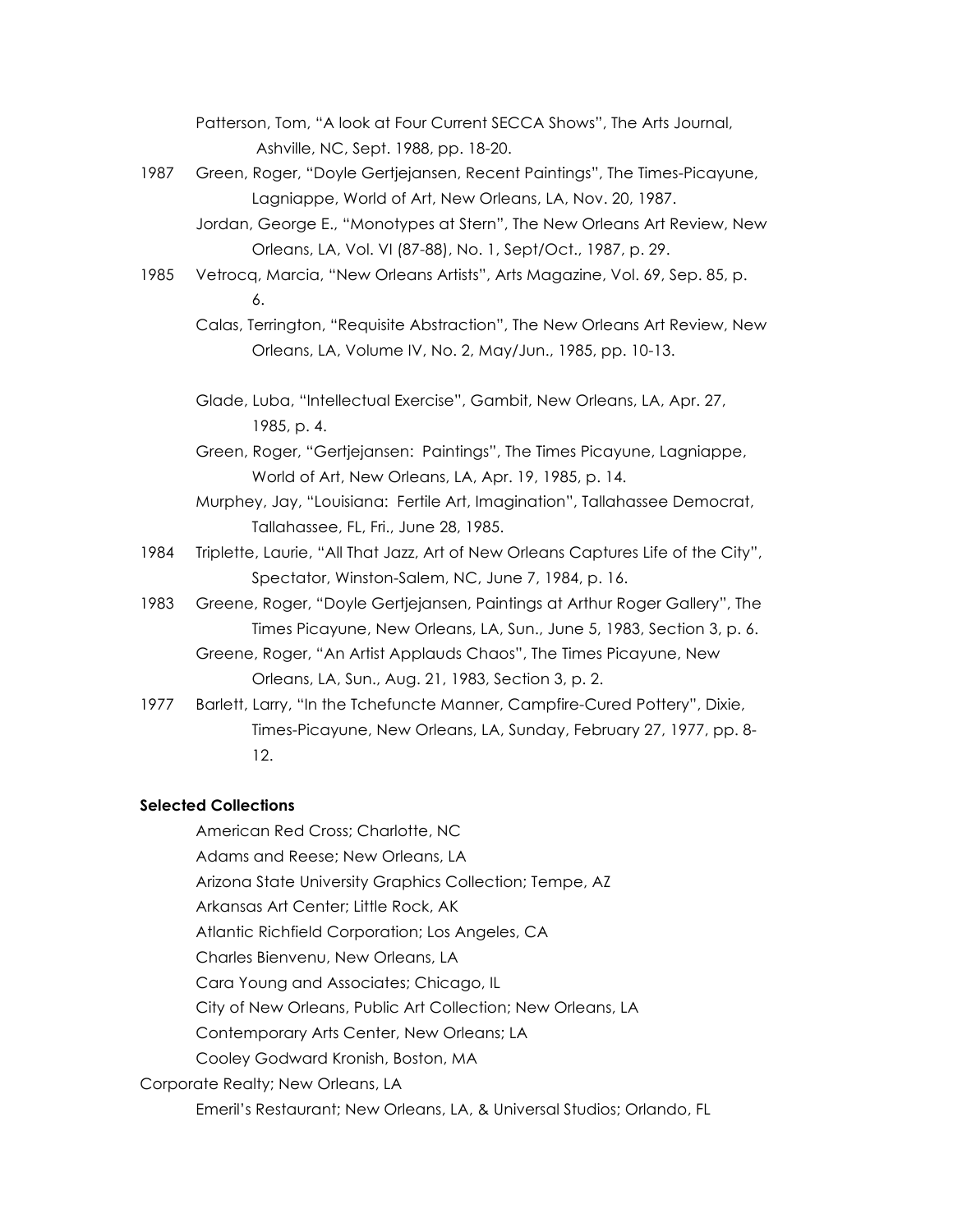Jacobs Collection of Contemporary Art, Georgetown College, Georgetown,

KY

Joshua Gessel; Grimaud, France Goodwin, Proctor, and Hoar; Boston, MA Hale and Dorr; Washington, DC Hotel Intercontinental; New Orleans, LA Houston-Effler Advertising; Boston, MA Iberia Bank, Covington, LA Joseph Canizaro Interests; New Orleans, LA McGraw-Hill; New York, Ny Natixis Global Asset Mangement, Boston, MA New Orleans Museum of Art; New Orleans, LA Ogden Museum of Southern Art; New Orleans, LA Omnicrom Group Inc.; New York, NY Premiere Bank; Baton Rouge, LA Riddle, Gianna & Middleberg; Dallas, TX Pan American Life; New Orleans, LA Sage Hill Partners; Cambridge, MA Sage Hill, Boston; MA Scudder, Stevens and Clark; Boston, MA Simplex; Westminster, MA State Street Research and Management Company; Boston, MA TJM Corporation; New Orleans, LA Tokio Millennium, Hamilton, Bermuda Total System Services; Columbus, GA Frederick R. Weisman Art Foundation; Los Angeles, CA Westminster Corporation; New Orleans, LA

# **Gallery Affiliations**

Callan Contemporary, 518 Julia St., New Orleans, LA 70130

# **Organizations/Institutional Memberships**

New Orleans Contemporary Arts Center, New Orleans Museum of Art, Ogden Museum of Southern Art

### **Grants/Awards**

2011 Featured Artist, Southern Political Science Association, 83rd Annual Conference.

- 2005 First Prize, Mixed Media 2005, Slidell Cultural Arts Center Gallery.
- 2004 Honorable Mention, Louisiana Artists 2004, LSU Union Art Gallery.
- 2003 Louisiana Board of Regents Support Fund grant for the "Recruitment of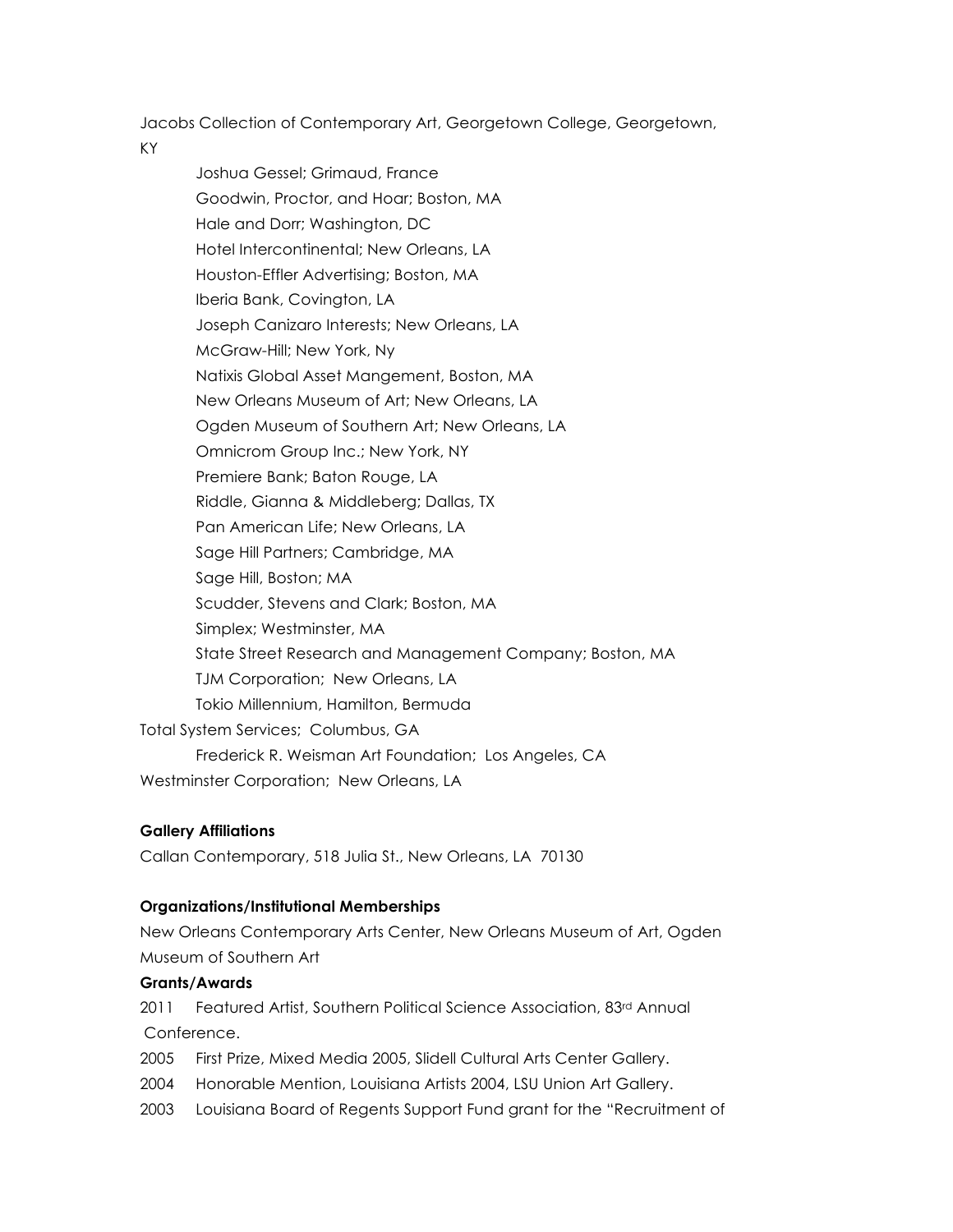Superior Graduate Students in Fine Arts", University of New Orleans; Project Director.

- 2002 Louisiana Endowment for the Humanities Outreach Grant for "Inside the Ropes", a brochure and lecture by Ted Potter in support of a oneperson exhibition at the University of New Orleans Fine Arts Gallery, Co-Project Director, University of New Orleans.
	- Louisiana Board of Regents Support Fund Grant for the "Recruitment of Superior Graduate Students in Fine Arts, University of New Orleans; Project Director.
- 1999 Louisiana Division of the Arts Fellowship Award in Painting.
- 1998 Louisiana Board of Regents Support Fund Grant for the Recruitment of Superior Graduate Students in Fine Arts, University of New Orleans; Project Director.
- 1997 Ernest and Shirley Svenson Endowment to establish the Annual Fine Arts Student Drawing Exhibition and Ernest and Shirley Svenson Award in Drawing, University of New Orleans.
	- Louisiana Board of Regents Support Fund Grant for the Recruitment of Superior Graduate Students in Fine Arts, University of New Orleans; Project Director.
- 1996 National Endowment for the Arts/Southern Arts Federation Regional Fellowship for Painting and Works on Paper.

Phi Kappa Phi South-Central Regional Artists Award.

- Louisiana Educational Quality Support Fund grant for the Recruitment of Superior Graduate Students in Fine Arts, University of New Orleans; Project Director.
- 1994 Phi Kappa Phi Honor Society.
- 1993 New Orleans Contemporary Arts Center's Century Club Artist.
- 1992 Louisiana Educational Quality Support Fund grant for the Enhancement of Equipment in Sculpture, University of New Orleans; Project Director.

College of Urban and Public Affairs DeBlois Faculty Fellow Award.

- 1990 Louisiana Educational Quality Support Fund grant for the Recruitment of Superior Graduate Students in Fine Arts, University of New Orleans; Project Director.
- 1988 Summer Scholar Award, Graduate Research Council, University of New **Orleans**
- 1987 Research Council Grant, Graduate Research Council, University of New Orleans.
- 1986 Research Council Grant, Graduate Research Council, University of New **Orleans**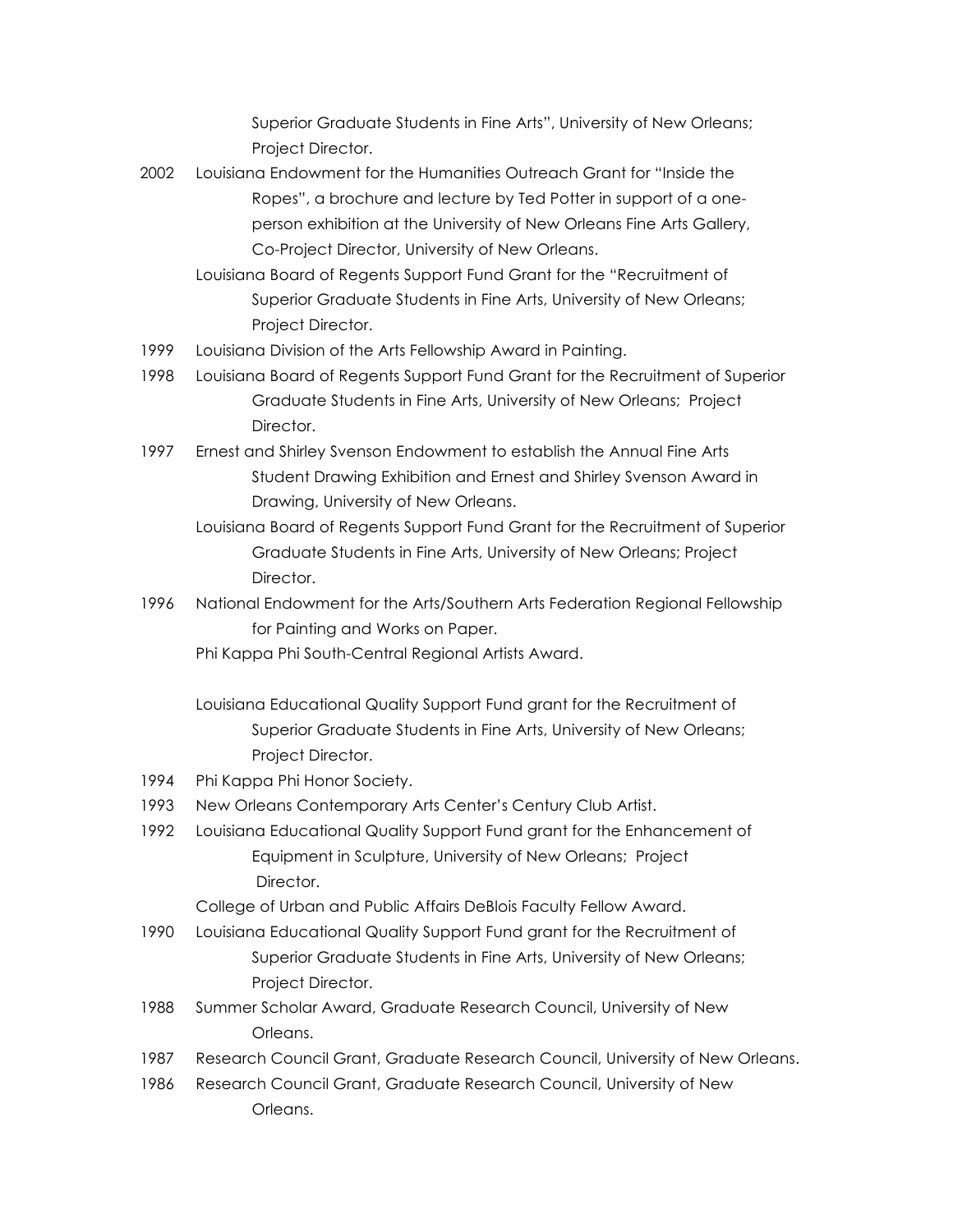- 1985 Louisiana Committee for the Humanities grant for the David Wheeler Performance Forum; Project Director.
- I984 Louisiana Committee for the Humanities for Southern Folk Images Exhibition featuring Bill Traylor; traveling exhibition originating at the University of New Orleans Fine Arts Gallery; Co-curator and Project Director.
- 1984-76 University of New Orleans Liberal Arts Research Grants.
- 1983 Emanuel Blessey Merit Award, Louisiana Water Color Society 14th Annual International Exhibition, New Orleans, LA.
- 1981 Purchase Award, Arkansas Art Center 15<sup>th</sup> Annual Print, Drawing and Sculpture Exhibition, Arkansas Art Center, Little Rock, AK.

### **Other Professional Activities**

2005-09 Member, Visual Arts Committee, New Orleans Contemporary Arts Center.

- 1997-99 Chairman, Visual Arts Committee, New Orleans Contemporary Arts Center.
- 1996-99 Board of Directors, New Orleans Contemporary Arts Center.
- 1999 Arts Council of New Orleans Art-Works Steering Committee.
- 1995 Curatorial Committee, Louisiana Arts and Science Center.
- 1988-89 Board of Directors, Arts Council of New Orleans.
- 1987-89 Percent of Art Committee, Public Art in New Orleans; Founding member for program administration, Arts Council of New Orleans.
- 1984-86 Board of Directors, New Orleans Contemporary Arts Center.
- 1983-86 Visual Arts Committee, New Orleans Contemporary Arts Center.
- 1986 Downtown Public Art Committee, Arts Council of New Orleans.
- 1985 Taskforce on Public Sculpture, Downtown Development District and Arts Council of New Orleans.
- 1971- Present Judge/Juror for numerous local and regional arts exhibitions.

### **Publication, Presentations**

- 2005 Panel Moderator, "Art Speak Mark Davis, Brian Guidry, Anita Cooke", New Orleans Contemporary Arts Center, New Orleans, LA, Feb.
- 2004 Visiting Artist and Lecturer, Georgetown College, Georgetown, KY.
- 2003 Panel Moderator, "Art Speak Bonita Day, Michael Greathouse, Kevin Kennedy", New Orleans Contemporary Arts Center, New Orleans, LA, April.
- 2002 Panel Moderator, "Art Speak Karen McKendrick, Roberto Ortiz, Michael Willmon", New Orleans Contemporary Arts Center, New Orleans, LA, Nov.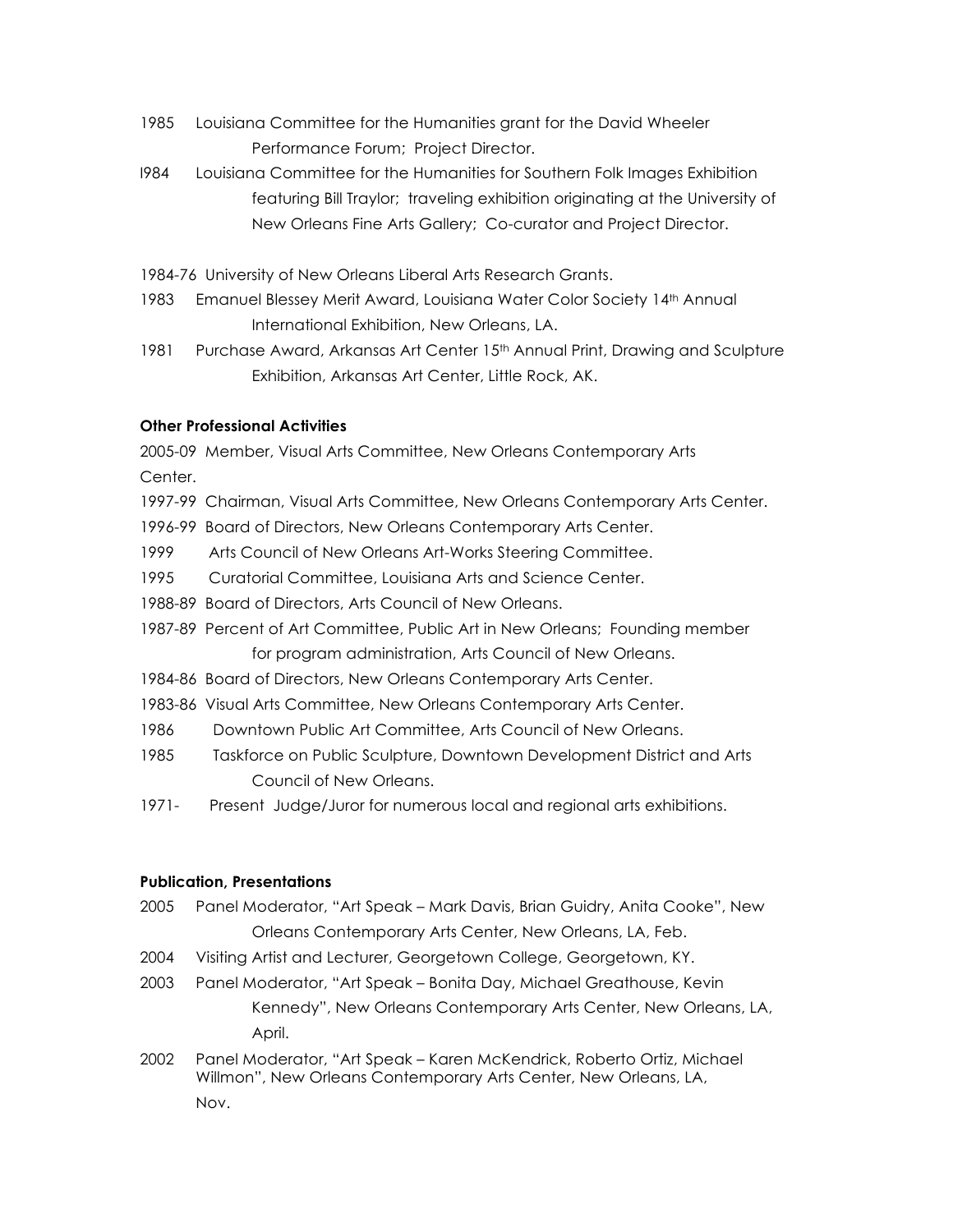- 2001 Panel Moderator, "Art Speak Charles Barbier, William Warren, George Siejka", New Orleans Contemporary Arts Center, Feb.
- 2000 Panel Moderator, "Art Speak Anthony Henderson, Norman Therrien, Christopher Fisher", New Orleans Contemporary Arts Center, Sep.
	- Panel Moderator, "Art Speak Madeliine Faust, Gina Laguna, Michelle Nkoyo Lavigne", New Orleans Contemporary Arts Center, Mar.
	- Panel Moderator, "Art Speak Nicole Geraci, Jessica Goldfinch, Raegan Robinson", New Orleans Contemporary Arts Center, May.
- 1999 Panel Moderator, "Art Speak William Greinere, Paul LeBlanc, Arthur Okazaki", New Orleans Contemporary Arts Center, Mar. Panel Moderator, "Art Speak – Michael Guidry, Brandon Graving, Gary
	- Oaks", New Orleans Contemporary Arts Center, May.
- 1998 Guest Panelist, "Art Speak", New Orleans Contemporary Art Center, Jan. Guest Graduate Critic, Final Reviews, Newcomb Art Department, Tulane University, New Orleans, LA
	- Panel Moderator, "Art Speak Barry Bailey, Paul Lucas, Luz Maria Lyles", New Orleans Contemporary Arts Center, May.
	- Panel Moderator, "Art Speak Martin Payton, Jeff Prentice, Adelle Badeaux", New Orleans Contemporary Arts Center, May.
- 1997 Guest Lecturer, University of West Florida Fine Arts Gallery, Pensacola, FL, Nov.
	- Panel Moderator, "Art Speak Christopher Saucedo, Jerald Cannon, Robin Levy", New Orleans Contemporary Arts Center, New Orleans, LA, Mar.
	- Guest Lecturer Forms of Inquiry, University of New Orleans Honors Program enrichment course, Mar.
	- Guest Lecturer Phi Kappa Phi Annual Induction Ceremony, University of New Orleans, New Orleans, LA, Apr.
- 1996 Lecture "The History of Space in Painting and Recent Works by Doyle Gertjejansen", Annual regional meeting of Phi Kappa Phi Honor Society, Houston, TX.
- 1995 Walk-Through Lecture, "Louisiana Open, New Orleans Contemporary Arts Center, New Orleans, LA
- 1990 Reviewer; Gottsegen, Mark, A Manual of Painting Materials and Techniques, Mayfield Publishing Co., Mountain View, CA. Pre-press review of manuscript.
- 1989 Reviewer; Auvil, Kenneth, Perspective Drawing, Mayfield Publishing Co., Mountain View, CA. Pre-press review with published credit.
- 1984 Reviewer; Southeastern Archaeology.
- 1981 Reviewer; Chaet, Bernard, The Art of Drawing, Holt, Rinehart and Winston. Pre-press review of third addition.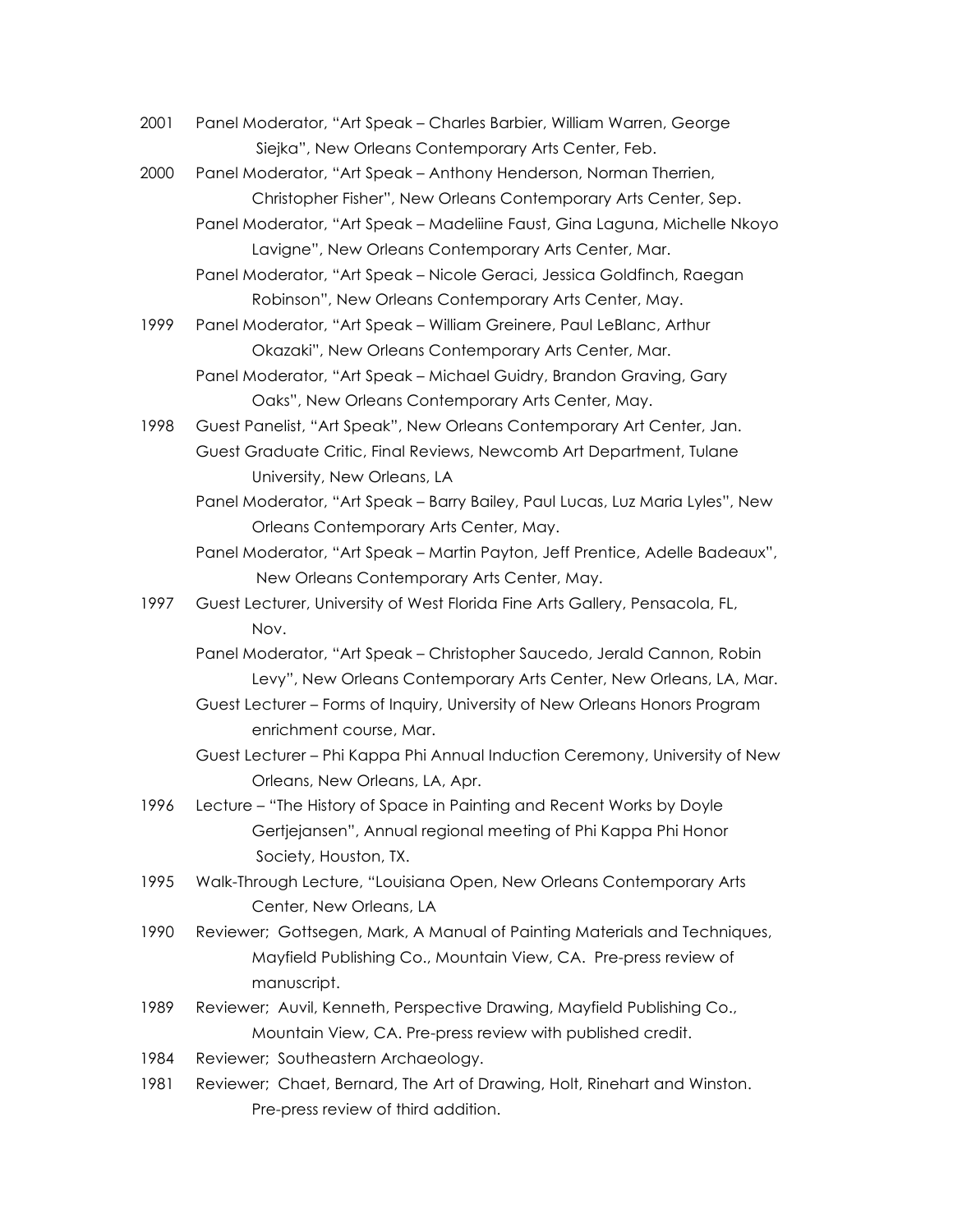- 1988 Panel Moderator; "The Artist", Public Art Week, Arts Council of New Orleans.
- 1983 Publication: Gertjejansen, Shenkle, and Snowden, "Laboratory Simulation of Tchefuncte Period Ceramic Vessels From the Pontchartrain Basin, Southeastern Archaeology, Vol. II, 1983, pp.37-63.
- 1983 Panelist; "Symposium on the Imagination", Opening Ceremonies for the installation of permanent collection, Hotel Intercontinental, New Orleans, LA.
- 1982 Panelist; "Institutions and the Artist", Optima Studio, New Orleans, LA.

### **Judge/Juror**

- 2000 Juror, Judge, "National Mixed Media Exhibition", Slidell Contemporary Arts Center, Slidell, LA., Mar.
- 1998 Juror, Judge, "One Hundred Mile Radius Exhibition", Pensacola Museum of Art, Pensacola, FL., Mar.
- 1997 Judge, William Carey College on the Coast Annual Student Art Exhibition. Judge, 4th Annual Ronald McDonald House annual Children's Art Exhibition.

1971-pres. Judge/Juror for numerous local and regional art exhibitions including; Tom Peyton Memorial Arts Festival, Alexandria, LA; The University of West Florida Art Student Exhibition, Pensacola, FL; Annual Student Exhibitions at Newcomb College of Art-Tulane University, Loyola University, Delgado Community College, LSU Baton Rouge; Orleans Parish Schools Art Competition for Congressional Exhibition in Washington D.C.; New Orleans Center for the Creative Arts Scholarship Awards; Numerous metro area high school exhibition; Numerous local/regional art league exhibition; and others.

- 1990 Juror, Arts council of New Orleans Percent for Art Project, New Orleans International Airport Expansion project.
- 1984 Judge, Louisiana Board of Regents Fellowship Awards in the Arts.
- 1984 Judge, "Great Gulf Coast Arts Festival", Pensacola, FL.
- 1984 Juror, "Fest for All", Louisiana State Arts Festival, Baton Rouge, LA.
- 1984 Selection Committee, Southeastern College Art Association Award in Studio Art for 1984 SECAC meeting.

#### **Selected Academic and Administrative Experience, University of New Orleans**

2009-12 Graduate Coordinator, Dept. of Fine Arts

1982-87, 1989-92, 1995-97, 2003-2006: Chairman, Department of Fine Arts.

- 2005-2007 University Senate.
- 2002-2008 University Courses and Curricula Committee.
- 1974-77, 1999-03 Gallery Director, UNO Fine Arts Gallery.
- 1991-2006 Director, UNO Fine Arts NASAD Accreditation Activities.
- 1997-2004 Director, Annual Fine Arts Student Drawing Exhibition and Ernest and
	- Shirley Svenson Award for Drawing.